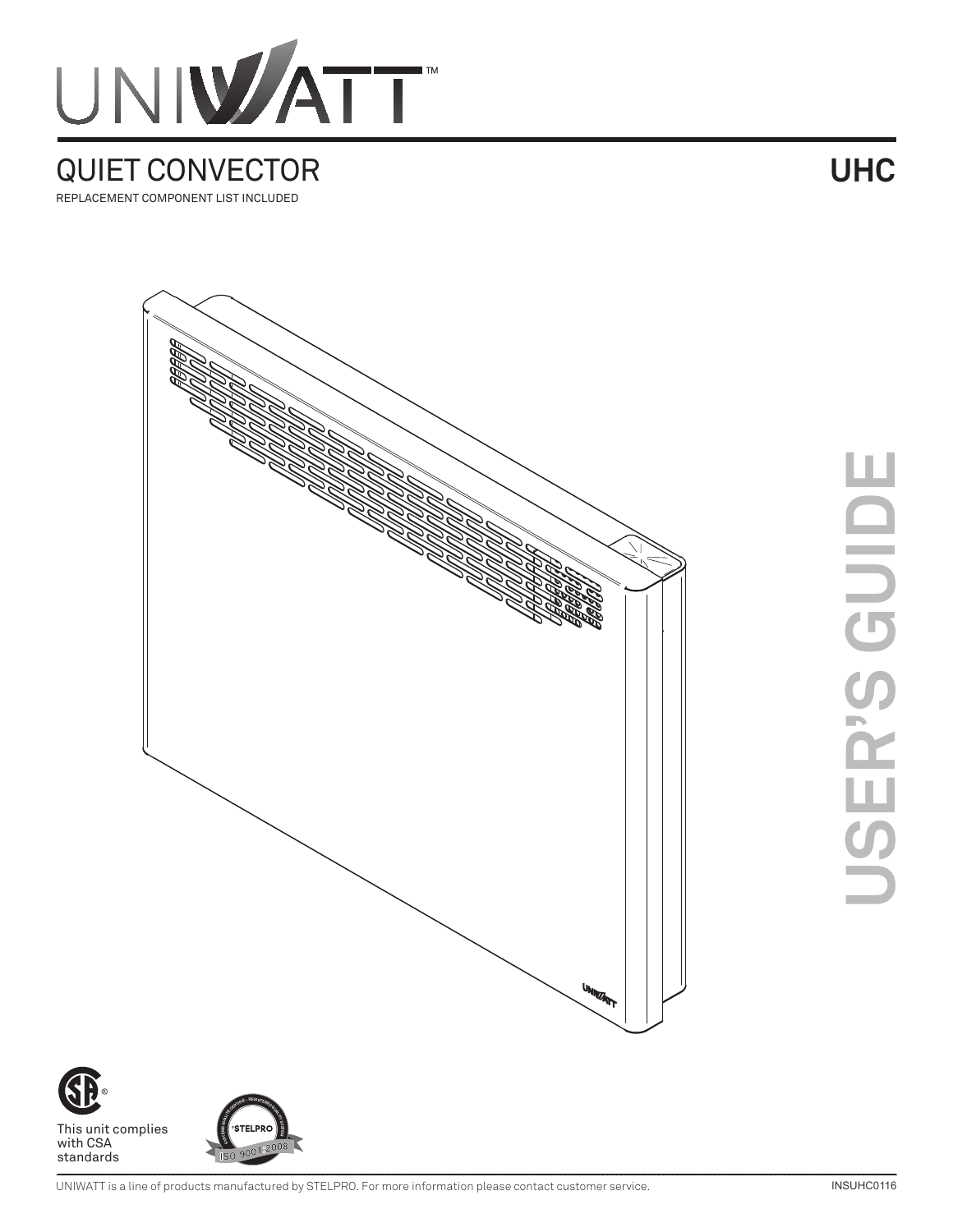## IMPORTANT INSTRUCTIONS

## **WARNING**



Before installing and operating this product, the user and/or installer must read, understand and follow these instructions and keep them handy for future reference. If these instructions are not followed, the warranty will be considered null and void and the manufacturer deems no further responsibility for this product.

This product must be installed by a qualified person and connected by a certified electrician, according to the electrical and **building codes** effective in your region.

The following instructions must be adhered to in order to avoid personal injuries or property damages, serious injuries and potentially fatal electric shocks.

Protect the heating unit with the appropriate circuit breaker or fuse, in accordance with the nameplate.

Make sure the line voltage (volt) is consistent with that indicated on the unit's nameplate.

Switch off the power at the circuit breaker/fuse before installing, repairing and cleaning the unit.

Make sure the unit is appropriate for the intended use (if needed, refer to the product catalog or a representative). Use this heater only as described in this manual. Any other use not recommended by the manufacturer may cause fire, electric shock, or injury to persons. Do not use outdoors.

#### RECOMMENDED HEATING CAPACITY: 1.25 W/cubic foot (0.03 m<sup>3</sup>)

It corresponds to 10 W/square foot (0.09 m<sup>2</sup>) based on a standard ceiling height of 8 feet (2.44 m). The recommended capacity is usually sufficient for normal heating needs. Please note that the insulation quality of walls and windows are some of the factors that influence heat losses, which modify the required capacity to heat a room. If needed, refer to a specialist who will be able to calculate these heat losses and optimize the required capacity or consult the "Online heating calculation" section of the Stelpro website (residential buildings). To heat a large room and to increase your comfort, it is recommended to install several units instead of one. For example, 2 X 1000 W rather than 1 X 2000 W.

Do not install the unit where objects or pieces of furniture could be heat damaged.

If the unit's capacity is insufficient for the size of the room, it will be in operation continuously, and may become defective earlier and turn yellow.

Respect distances and positions indicated in the installation section.

If the installer or user modifies the unit, they will be held responsible for any damage resulting from this modification, and the CSA certification could be void.

This unit must not come into contact with a water source and must be protected from splashes (e.g. a wet mop). Do not use it if any part has been immersed. Moreover, do not turn it on or off when standing in water or if your hands are wet.

When mounting the unit, make sure that the anchorage used can support the total weight of the unit with the mounting brackets.

When cutting or drilling into a wall, do not damage electrical wiring and other hidden utilities.

When starting up the unit for the first time or after a long period, it is normal that it produces some temporary odours and whitish smoke.

Because this unit is hot when in use, it may pose risks even in normal operation. Therefore, be careful and responsible when using it. To avoid burns, do not let bare skin touch hot surfaces. Let the unit cool down for a few minutes before handling it (it stays warm for some time after shut-down). Extreme caution is necessary when any heater is used by or near children or invalids and whenever the heater is left operating and unattended.

The bottom of this unit must be installed at least 4 inches (10.2 cm) from the floor and 6 inches (15.2 cm) from any adjacent surfaces. However, make sure objects or pieces of furniture such as, but not limited to, blankets, towels, beds, laundry baskets, clothing, papers, etc. do not come into contact with the unit and keep them at least 12 inches (30.5 cm) from the unit since they are more flammable than walls and floors. Failure to comply with this warning could lead to a fire. Some materials are more heat-sensitive than others, so make sure those near the unit can withstand heat.

Do not install on a wall behind a door.

Never block air vents (with objects or other items). You risk damaging the heater and the obstruction could lead to electric shock or overheating, which could result in a fire.

Do not insert or allow foreign objects to enter any air vent as this may cause electric shocks, a fire or damages to the unit.

This unit has hot and arcing or sparking parts inside. It is not designed to be used or stored in wet areas or areas containing flammable liquids, combustible materials or corrosive, abrasive, chemical, explosive and flammable substances such as, but not limited to, gasoline, paint, chlorine, sawdust and cleaning products.

Some areas are dustier than others. Thus, it is the user's responsibility to evaluate if the unit must be cleaned based on the amount of dirt accumulated on and inside air vents. Accumulated dirt can lead to a component malfunction or give a yellowish colour to unit. Failure to install and maintain unit in accordance with these instructions poses a fire hasard.

Thermal protection activation indicates that the unit has been subjected to abnormal operating conditions. If the thermal protection remains activated or activates and deactivates repeatedly, it is recommended that a qualified electrician or a certified repair centre examine the unit in order to make sure it is not damaged. (Refer to the limited warranty.)

Before unplugging the unit, all controls must be in the "OFF" position and the current from the main breaker panel should be cut. (The general switch may be used also, if included.)

If the unit is damaged or defective, discontinue use, cut off power supply at circuit breaker and contact a certified electrician or certified repair centre. (Refer to the limited warranty)

## SAVE THESE INSTRUCTIONS

Note: When a part of the product specification must be changed to improve operability or other functions, priority is given to the product specification itself. In such instances, the instruction manual may not entirely match all the functions of the actual product. Therefore, the actual product and packaging, as well as the name and illustration, may differ from the manual.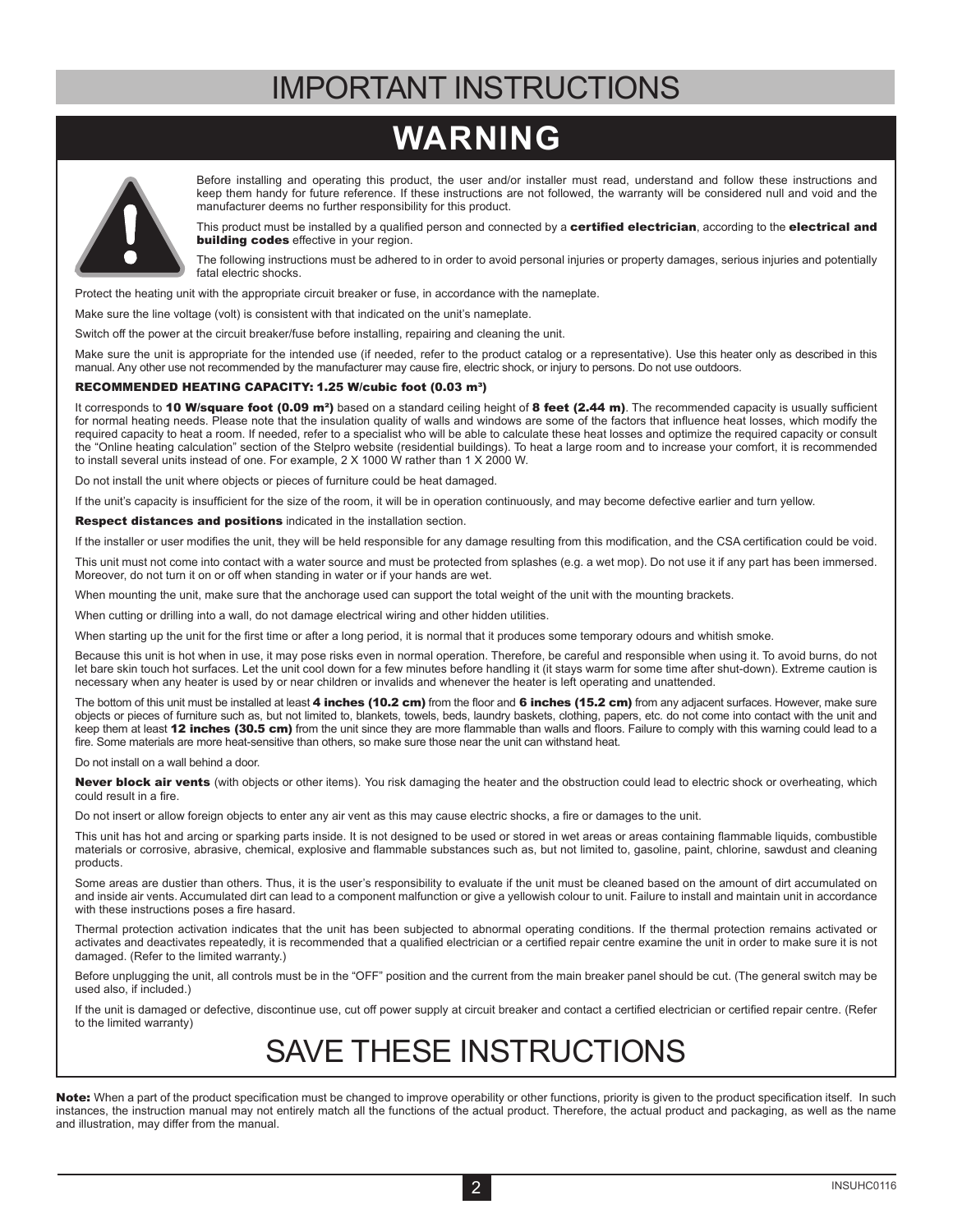# **TECHNICAL DRAWINGS AND SPECIFICATIONS**

### TECHNICAL DRAWINGS



## SPECIFICATIONS

| <b>BUILT-IN</b><br><b>THERMOSTAT</b> | <b>WITHOUT</b><br><b>THERMOSTAT</b> | <b>POWER</b> | <b>VOLTAGE</b> |           | <b>LENGTH</b> |     | <b>WEIGHT</b> |
|--------------------------------------|-------------------------------------|--------------|----------------|-----------|---------------|-----|---------------|
| <b>CODE</b>                          | <b>CODE</b>                         | <b>WATTS</b> | <b>VOLTS</b>   | <b>MM</b> | TN.           | KG  | LВ            |
| <b>UHC0502W</b>                      | UHC0502WCW                          | 500          | 240            | 440       | 17 5/16       | 5.1 | 11.2          |
| <b>UHC1002W</b>                      | UHC1002WCW                          | 1000         | 240            | 581       | 22 7/8        | 6.0 | 13.3          |
| <b>UHC1502W</b>                      | UHC1502WCW                          | 1500         | 240            | 727       | 28 5/8        | 7.1 | 15.7          |
| <b>UHC2002W</b>                      | UHC2002WCW                          | 2000         | 240            | 889       | 35            | 8.6 | 18.9          |

White only / 240 VOLTS only

## **MODEL WITH 120 V PLUG (RESIDENTIAL OUTLET)**

| <b>BUILT-IN</b><br><b>THERMOSTAT</b> | <b>POWER</b> | <b>VOLTAGE</b> |     | <b>LENGTH</b> |    | <b>WEIGHT</b> |
|--------------------------------------|--------------|----------------|-----|---------------|----|---------------|
| <b>CODE</b>                          | <b>WATTS</b> | <b>VOLTS</b>   | MM  | R.            | KG | ПB            |
| <b>UHC1501PW</b>                     | 1500         | 120            | 727 | 28 5/8        |    | 15.7          |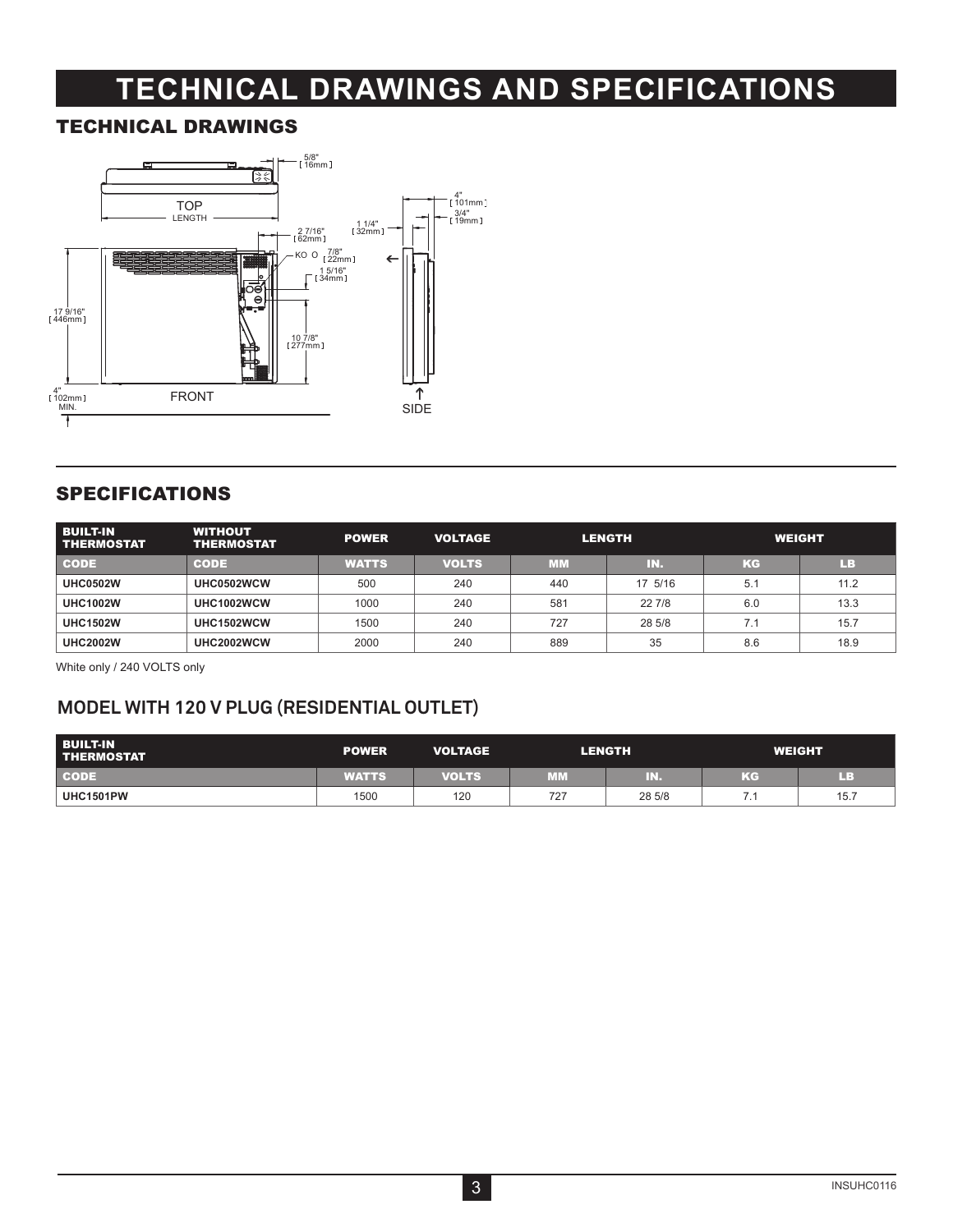## **INSTALLATION**

## INSTALLATION



#### CUT OFF POWER SUPPLY AT CIRCUIT BREAKER/FUSE BEFORE PROCEEDING TO THE INSTALLATION.

- The unit should be installed at least 4 in (10.2 cm) from the floor and 6 in (15 cm) from adjacent walls.
- Before operating the unit, make sure that both the air inlet (bottom) and air outlet (front) are free from obstruction.

## INSTALLATION OF THE WALL RACK

- 1. Remove the unit from the wall rack's hooks.
- 2. Put the bracket on the floor, on the wall where the appliance is installed and draw a temporary line under the horizontal line of the bracket using a pencil. (FIG. 1)
- 3. Align bottom of wall bracket with the temporary line drawn in the previous step. (FIG. 2)
- 4. Make marks with a pencil to identify the four areas where you will screw the bracket.
- 5. Secure the bracket to the wall making sure it is level. When drilling the wall, make sure not to damage electrical wiring and other hidden utilities.

N.B. The wall where you install the device must be straight so that the bracket is perfectly level, without any pressure. It is very important to follow this directive to prevent damaging the bracket during the installation. This could cause malfunction of the interlock system.

### HANGING THE UNIT ON THE WALL BRACKET

- 1. Insert the lower hooks of the wall bracket in the device. (FIG. 3)
- 2. Tilt the top of the unit and snap it. (FIG. 4)
- 3. Push the unit to secure it. (FIG. 5)
- 4. The unit must be mounted at least 4 inches (10.2 cm) from the floor. (FIG. 6)

## REMOVING THE UNIT FROM THE WALL RACK

- 1. Using a screwdriver, press on each clip. (FIG. 7)
- 2. Pull the upper part of the unit toward you to disengage the hooks.
- 3. Pull the unit off the lower hooks



FIG. 3

FIG. 4



FIG. 6



FIG. 2

FLOOR FLOOR FLOOR

LINE DRAWN IN PENCIL

FIG. 5 FIG. 7 FIG. 6 FIG. 6 FIG. 7 FIG. 7 FIG. 7 FIG. 7 FIG. 7

DRAW LINE IN PENCIL HERE

FIG. 1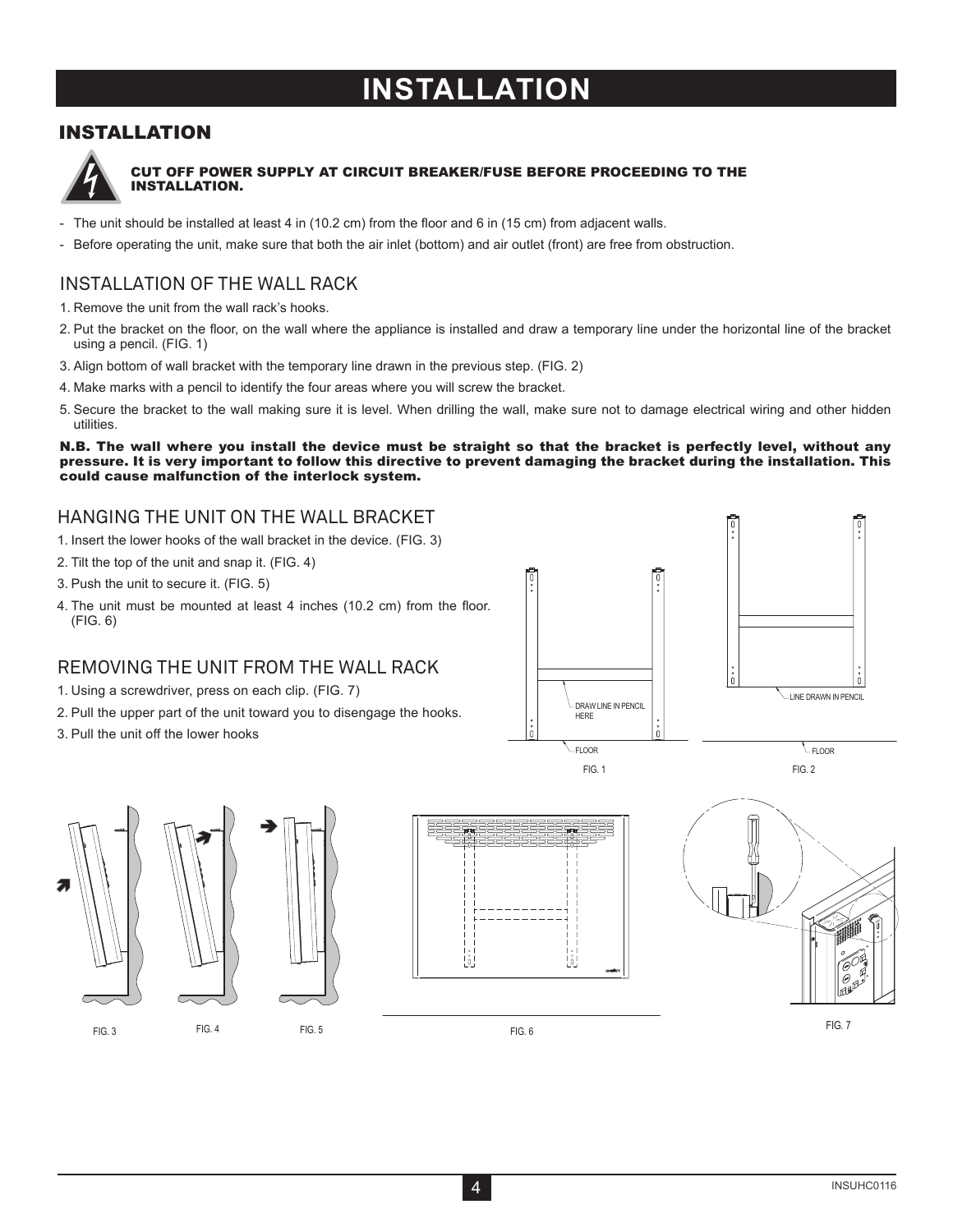## **ELECTRICAL CONNECTION & OPERATION**

### ELECTRICAL CONNECTION

### **STANDARD MODELS (FIXED CONNECTION)**



#### THIS PRODUCT MUST BE CONNECTED BY A QUALIFIED ELECTRICIAN, ACCORDING TO THE ELECTRICAL AND BUILDING CODES EFFECTIVE IN YOUR REGION.

This unit must be connected by a certified electrician. Connect the bare wire (ground) to the green wire. Connect wires from the electric box to the unit's supply leads.



### **MODELS WITH 120 V PLUG (RESIDENTIAL OUTLET)**

#### THIS UNIT IS EQUIPPED WITH A THREE-WIRE GROUNDING TYPE AC PLUG:

- For safety reasons, the plug can only be inserted into an outlet with grounding. If you are unable to insert the plug into the outlet, contact your electrician to have a suitable receptacle installed. Do not condemn the ground prong of the plug.
- **This heater must be plugged into a dedicated 120 V circuit. The addition of other electrical appliances on this circuit may trip the circuit breaker.**
- Plug the cord of the heater directly into the wall outlet (do not use an extension cord).



## **OPERATION**

## **WITH A BUILT-IN ELECTRONIC THERMOSTAT**

### HOW TO SET THE TEMPERATURE

You can change the temperature by increasing (top button) or decreasing (bottom button) the set point. The temperature set point will increase or decrease by increments of 0.5 °C (or 1 °F) each time you press down a button. If you hold down the button, the temperature will quickly scroll through, allowing a faster and more efficient setting. Once the temperature is set, release the button.

### PRECISE ELECTRONIC CONTROL

A chrono-proportional electronic thermostat controls this unit with a high degree of accuracy in order to minimize temperature differences and increase your comfort level. It allows very stable temperature and ensures uniform comfort. It also keeps the casing at a low temperature, making it more secure.

The chrono-proportional electronic thermostat entirely regulates the unit by increasing or decreasing the heating cycle percentage according to the selected temperature. Please note that the unit becomes warmer if the heating demand is higher and that it remains mildly warm when the demand is lower.

#### N.B. If the unit is set on high or if it is not functioning at all, the temperature gage of the thermostat sensor cannot take a precise reading. However, the reading becomes extremely precise once the heating level has stabilized. Therefore, uniform convection increases the precision of the thermostat.

In order to obtain a precise and optimal ambient temperature reading, the unit must operate on a regular basis, i.e. without significant temperature variation for at least an hour. (This amount of time increases if a temperature change of more than 4 degrees is requested. Add approximately 15 minutes for every degree above 4).

#### ELECTRONIC WALL THERMOSTAT CONTROL

An electronic wall thermostat equipped with a proportional tension variation that maintains a precise temperature is preferable thus increasing your comfort level.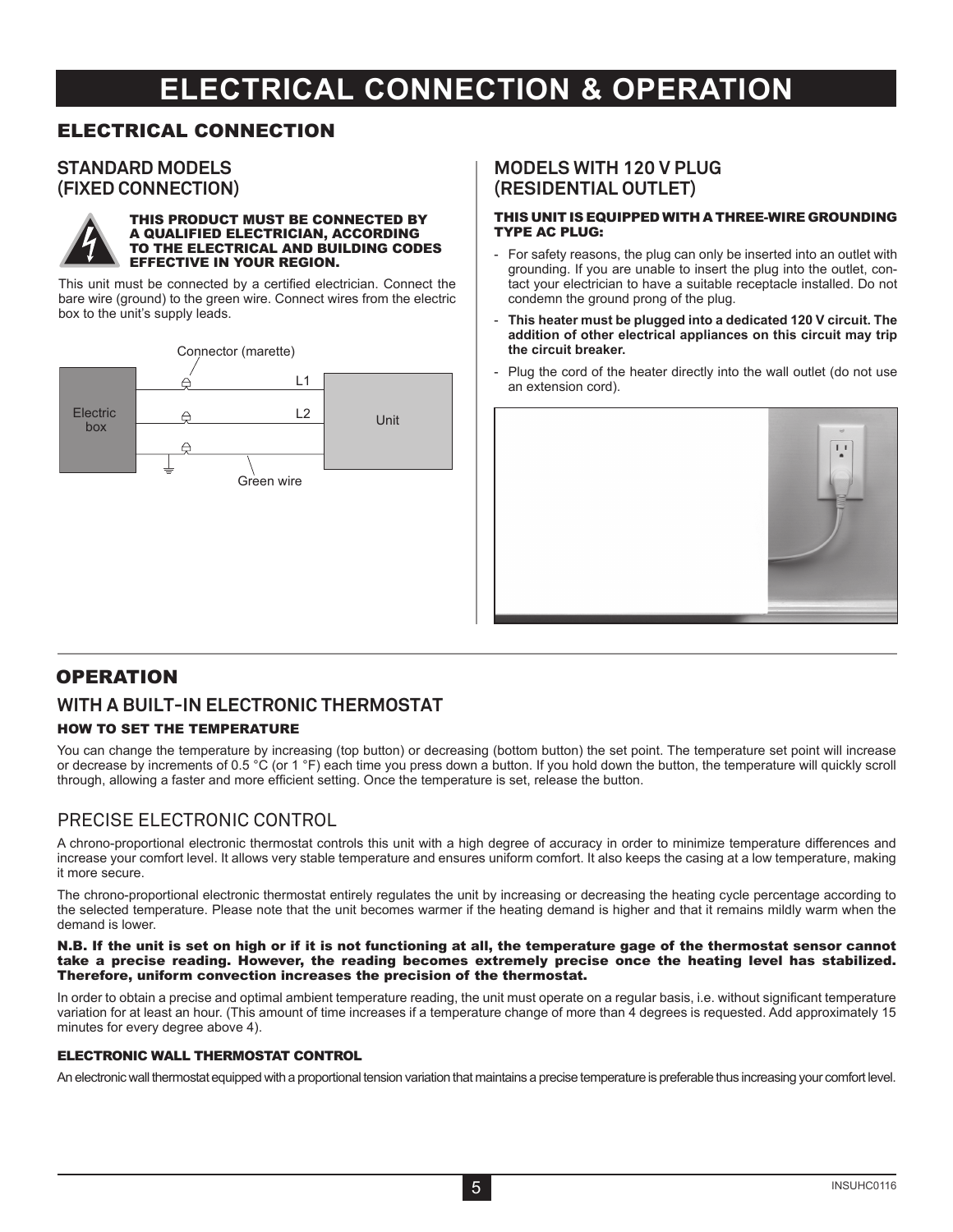## **OPERATION, MAINTENANCE & TROUBLESHOOTING**

## ANTIFREEZE PROTECTION  $\divideontimes$

In order to protect your home against freezing and limit energy consumption during long absences, put the thermostat on ANTIFREEZE mode. To enter this mode, lower the day temperature to between 3°C and 5°C. A Snowflake icon ( ) is displayed. This icon indicates that the economic and secure ANTIFREEZE mode is on.

## THE "NO HEAT" MODE

To turn the heat off, you must lower the temperature to less than 3°C. The inscription "--" is displayed (note that there is still electrical current to the unit, meaning that there is a risk of electrical shock).

## CELSIUS / FAHRENHEIT MODE

To switch the display from Celsius to Fahrenheit and vice versa, follow the steps listed here:

- 1. Press and hold the two buttons at the same time.
- 2. After 3 seconds, °C or °F will flash.
- 3. Release the buttons to make the change. If the thermostat was in °C, it will now be in°F, and vice versa.

### MAINTENANCE

Cut off power supply at circuit breaker/fuse and wait for the unit to cool down before cleaning. Use a soft rag for dusting. When cleaning, use only a damp rag and non-abrasive dish soap. If you use a cleaning product, always wipe the product off properly to avoid the discoloration of the unit. Do not use abrasive or chemical cleaners because they may damage the finish. If the unit is used in a very dusty location, use a vacuum brush to remove dust and other foreign objects from the grilles. Note that cigarette smoke could yellow the discharge grill and that the best way to prevent it is to clean the unit on a regular basis.

N.B. There is an electrical current linked to the unit even if the thermostat is set to off. This means that there is a risk of electric shock as long as the unit is energized.

Do not use cleaning products identified with these symbols:



## TROUBLESHOOTING

| <b>PROBLEM</b>                                                                  | DEFECTIVE PART OR PART TO CHECK                                                                                                                                                            |
|---------------------------------------------------------------------------------|--------------------------------------------------------------------------------------------------------------------------------------------------------------------------------------------|
| The unit does not work                                                          | • Open circuit breaker or fuse<br>• Thermal protection activated<br>• Faulty connections                                                                                                   |
| The unit runs continuously                                                      | • Defective thermostat or wrong thermostat setting                                                                                                                                         |
| The enclosure is extremely hot                                                  | • Defective thermal protection<br>• Blocked air vents                                                                                                                                      |
| The desired room temperature cannot be reached                                  | • One or more defective elements<br>• Defective thermostat or wrong thermosat setting<br>• Voltage lower than indicated on the nameplate<br>• Heat losses greater than the unit's capacity |
| Overheating                                                                     | • Defective thermostat or wrong thermostat setting                                                                                                                                         |
| The unit cycles under control of the thermal protection<br>(overheat indicator) | • Blocked air vents                                                                                                                                                                        |
| The heater is on and the breaker trips                                          | • Faulty connections<br>• Voltage higher than that indicated on the nameplate                                                                                                              |

N.B. If you do not solve the problem after checking these points, cut off the power supply at the main electrical panel and contact our customer service (please refer to the LIMITED WARRANTY to obtain the phone numbers).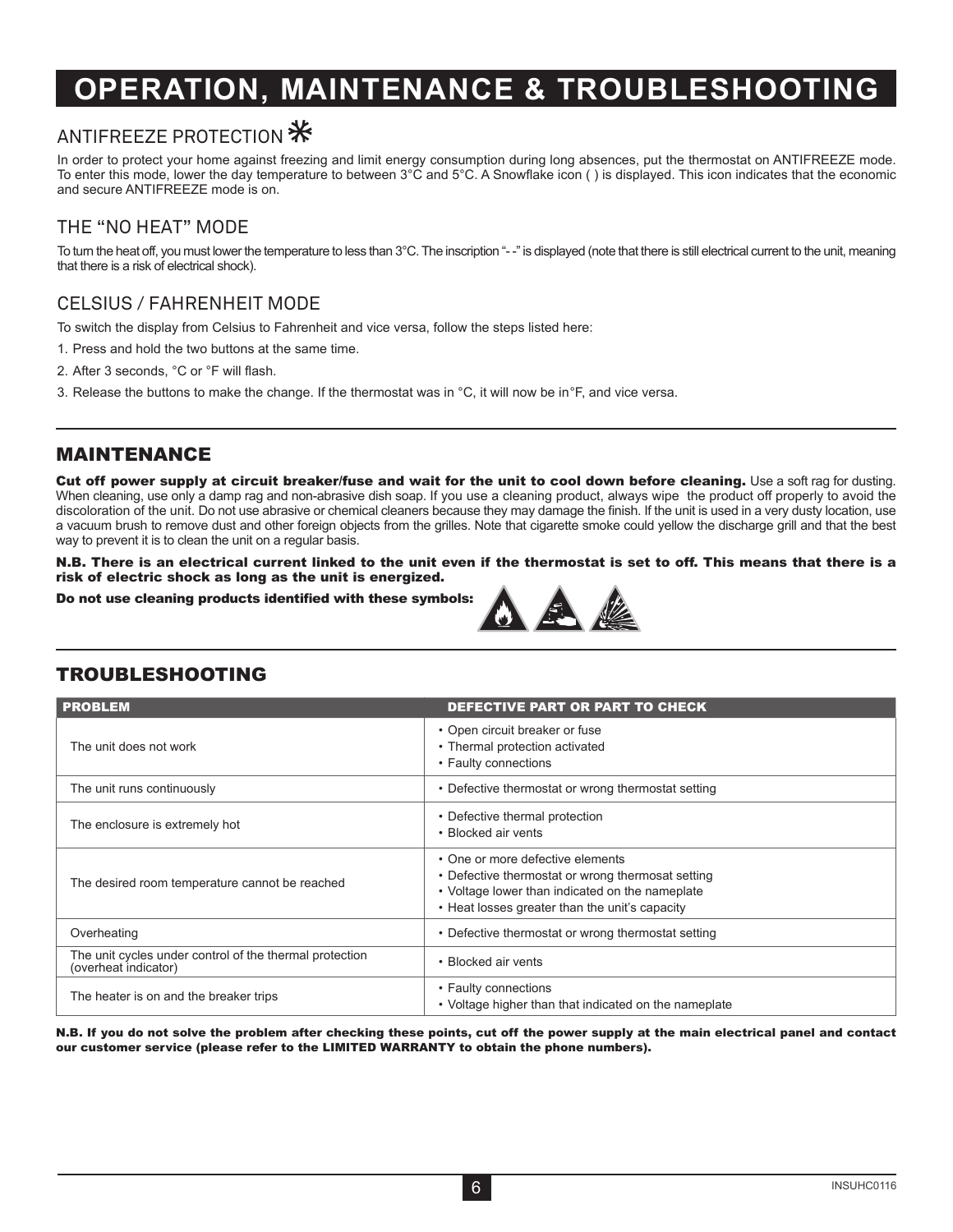# **LIST OF REPLACEMENT COMPONENTS**

| <b>REF. #</b>  | PART#           | <b>DESCRIPTION</b>               |
|----------------|-----------------|----------------------------------|
| $\mathbf{1}$   | M-UHC0504Z      | FRONT COVER UHC 500 W - white    |
| $\mathbf{1}$   | M-UHC1004Z      | FRONT COVER UHC 1000 W - white   |
| $\mathbf{1}$   | M-UHC15047      | FRONT COVER UHC 1500 W - white   |
| $\mathbf{1}$   | M-UHC2004Z      | FRONT COVER UHC 2000 W - white   |
| $\mathfrak{p}$ | <b>PROT-006</b> | THERMAL PROTECTION 500 W         |
| $\overline{2}$ | <b>PROT-100</b> | LINEAR THERMAL PROTECTION 1000 W |
| $\mathfrak{p}$ | <b>PROT-005</b> | THERMAL PROTECTION 1500 W        |
| 2              | <b>PROT-007</b> | THERMAL PROTECTION 2000 W        |
| 3              | EUC0250-05-1    | FLEMENT 250 W - 120 V            |
| 3              | EUC0250-05-3    | ELEMENT 250 W - 174 V            |
| 3              | EUC0250-05-7    | FLEMENT 250 W - 139 V            |
| 3              | EUC0250-05-8    | ELEMENT 250 W - 104 V            |
| 3              | EUC0500-10-1    | ELEMENT 500 W - 120 V            |
| 3              | EUC0500-10-3    | FI FMFNT 500 W - 174 V           |
| 3              | EUC0500-10-5    | ELEMENT 500 W - 240 V            |
| 3              | EUC0500-10-6    | ELEMENT 500 W - 300 V            |

| <b>REF. #</b> | <b>PART#</b> | <b>DESCRIPTION</b>     |
|---------------|--------------|------------------------|
| 3             | EUC0500-10-7 | ELEMENT 500 W - 139 V  |
| 3             | EUC0500-10-8 | ELEMENT 500 W - 104 V  |
| 3             | EUC0750-15-1 | ELEMENT 750 W - 120 V  |
| 3             | EUC0750-15-3 | ELEMENT 750 W - 174 V  |
| 3             | EUC0750-15-5 | ELEMENT 750 W - 240 V  |
| 3             | EUC0750-15-6 | ELEMENT 750 W - 300 V  |
| 3             | EUC0750-15-7 | ELEMENT 750 W - 139 V  |
| 3             | EUC0750-15-8 | FLEMENT 750 W - 104 V  |
| 3             | EUC1000-20-1 | ELEMENT 1000 W - 120 V |
| 3             | EUC1000-20-3 | ELEMENT 1000 W - 174 V |
| 3             | EUC1000-20-5 | ELEMENT 1000 W - 240 V |
| 3             | EUC1000-20-6 | ELEMENT 1000 W - 300 V |
| 3             | EUC1000-20-7 | ELEMENT 1000 W - 139 V |
| 3             | EUC1000-20-8 | ELEMENT 1000 W - 104 V |
| 4 (option)    | ST-217       | ELECTRONIC THERMOSTAT  |
| - (option)    | CD-013       | POWER CORD 120 V/15 A  |